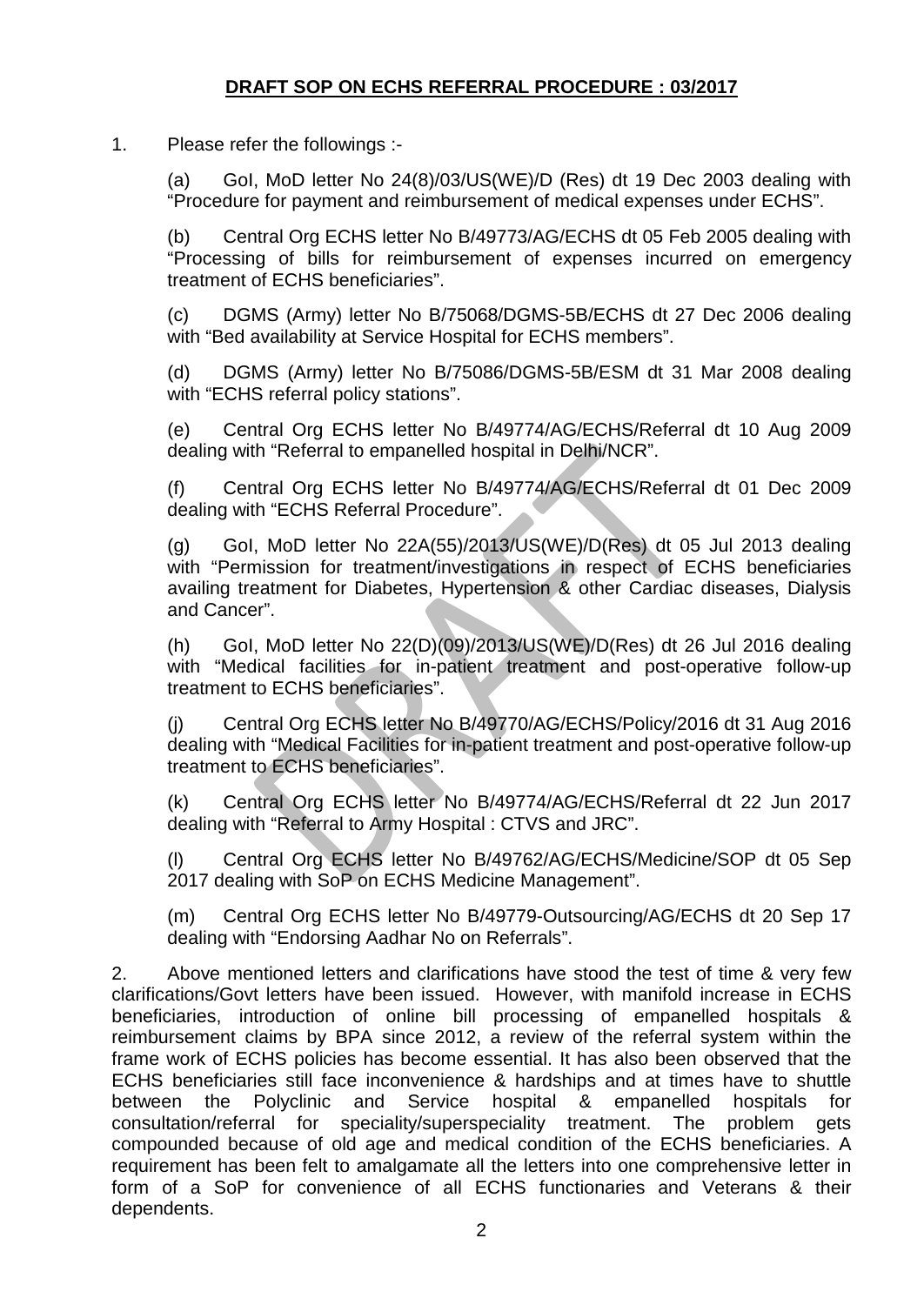## **Categorisation of Polyclinics for Referrals**

3. The polyclinics are categorised as Military/Non – Military primarily based on support they get from service hospitals. There are a few Polyclinics located in Military stations without service hospital and classified as Military Polyclinics. These are to be considered as Non-Military Polyclinics for the purpose of referrals and these will follow the procedure applicable to Non-Military Polyclinics. The list of these Polyclinics located in Mil Stns but to be treated as Non Mil Polyclinics is at **Appendix A**.

## **Referral at Polyclinics**

4. ECHS Polyclinics are equipped and staffed to provide comprehensive medical care to ECHS patients including diagnostics (lab tests & X-Rays), physiotherapy and dental care. The type of facilities vary based on the type of Polyclinic. Substantial additional facilities are available in adjacent Mil Hosps both for OPD as well as IPD.

5. All ECHS beneficiaries are advised to report to their parent Polyclinic with following documents for treatment/referral (Requirement of bringing Aadhar Card may be withdrawn once 100% seeding of Aadhar is complete) :-

- (a) ECHS Card.
- (b) Aadhar Card.
- (c) Any other old medical documents related to the current medical problem.

6. Whenever a patient reports to an ECHS Polyclinic, all out efforts will be made to treat him with all available resources at the disposal at ECHS Polyclinic. 'Referral' will be discretion of the treating MO and cannot be demanded. Similar norms will also be followed for lab and radiography tests. Referral from Polyclinics should only be made once all available facilities at the Polyclinic are fully utilized. Those patients needing additional diagnostic tests/ consultation/hospitalization should only be referred as per policy. Decision must remain with doctor for 'referral' and it will not be given 'on demand' to ECHS beneficiary.

## **Authority for Referral to Empanelled Facility**

7. Referrals to empanelled facilities will be generated at ECHS Polyclinics. **The choice of empanelled facility will be with the ECHS member once all service/ Polyclinic facilities are exhausted and the Med Offr/Specialist considers that the beneficiary requires further treatment at service hosp and empanelled facility**. Authority to initiate referrals will be as follows:-

(a) **Referral for General Service Specialities**. Details of General Service Specialities are at **Appendix B** attached. Polyclinic Medical Officers, Specialists and Dental Officers (for dental treatment) are authorised to initiate referrals.

(b) **Referral for Specialised Services**. Referrals for specialized services as given at **Appendix C** attached, should preferably be made by a specialist at the polyclinic or on advice of concerned specialist of service hospital, subject to load, or concerned specialist of local Government Hospital or concerned specialist of empanelled hospital(in the absence of service hospital).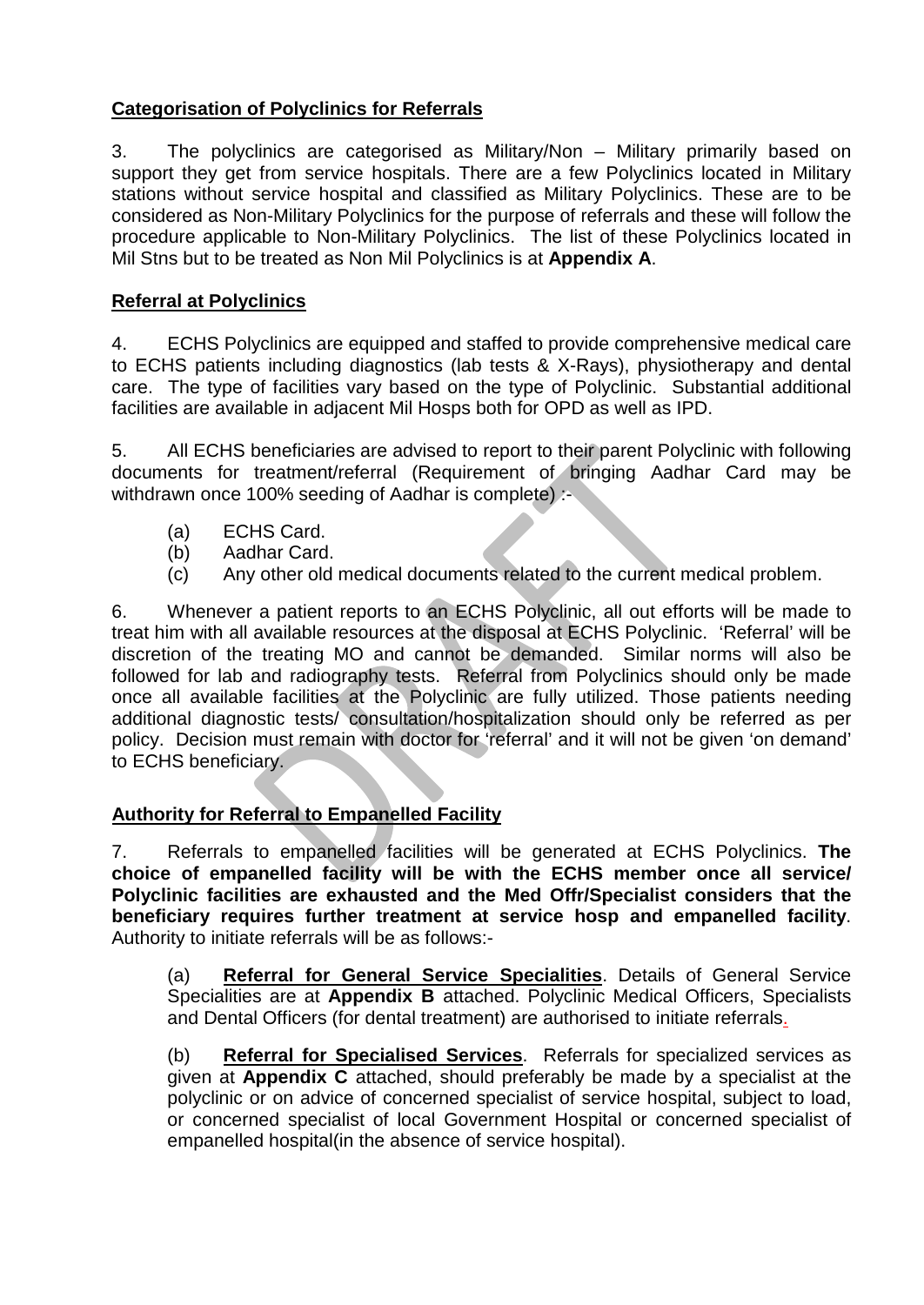(c) **Emergency Referrals**. In case of emergency / life threatening conditions, a patient is permitted to take treatment preferably at nearest hospital. However, if such an emergency occurs while at Polyclinic, a Medical Officer of Polyclinic may directly refer a patient for specialized treatment / tests so that emergent medical attention is not delayed. In such cases, a certificate to this effect will be endorsed by the referring Medical Officer. Persons reporting to non empanelled facility are required to intimate the Polyclinic within 48 hrs of admission & obtain EIR. This notwithstanding, the judgment of emergency claim processing will be based on medical documents, emergency certificate of the hospital and judgment by ECHS medical offrs. Mere certificate by the hospital and timely information to OIC Polyclinic will not entitle admittance of the claims.

(d) **Authentication and Endorsement**. All referrals from ECHS, Polyclinic will be authenticated by the Medical officer and OIC Polyclinic. When medical officer/specialist has logged in computer based system with allocated id and his particulars are appearing in the referral form, his signature and stamp is not required. It is therefore essential that log in details are kept in a secured manner. In other cases, referrals will require stamp and sign of the MO as well. Signature and stamp of OIC Polyclinic will always be required. The OIC Polyclinic will also endorse as under (a rubber stamp may be used for the purpose) :-

(i) **Military Stations with Service Hospitals**. "Verified that beds/ speciality/facility is Not Available in the local service hospital at present". (ii) **Non – Military Stations / Military Stations without Service Hospitals**. "There is no service hospital located in the station".

## **Procedure for Referrals**

#### 8. **Referral from Military Polyclinics (with Service Hospitals)**.

(a) The stipulation of referral to service hospital before referring a patient to empanelled hospital is primarily to economize on the meager resources of the state. Intention of initial referrals to service hospitals to the '**extent possible'** is to utilize the spare capacity, without causing harassment to the veterans or overloading the service hospital.

(b) In order to avoid undue inconvenience to the patients, following guidelines will be adhered to :-

(i) Patients must be referred directly to civil empanelled facilities by Medical Officer / Medical Specialist (as applicable) at ECHS Polyclinics in case of non-existence of medical facilities or **'overloading/no bed space'**  at the service hospital if the official intimation has been given by the Service Hospital to that effect.

(ii) The referral issued to the Patient for a service hospitals for those diseases for which facilities exist in the service hospital (All OIC ECHS Polyclinics must possess a list of such facilities) would have a claim ID and the name of the empanelled hospital where desiring treatment. In case the service hospital advises referral to empanelled hospital, the beneficiary could directly report at the empanelled hospital endorsed on the referral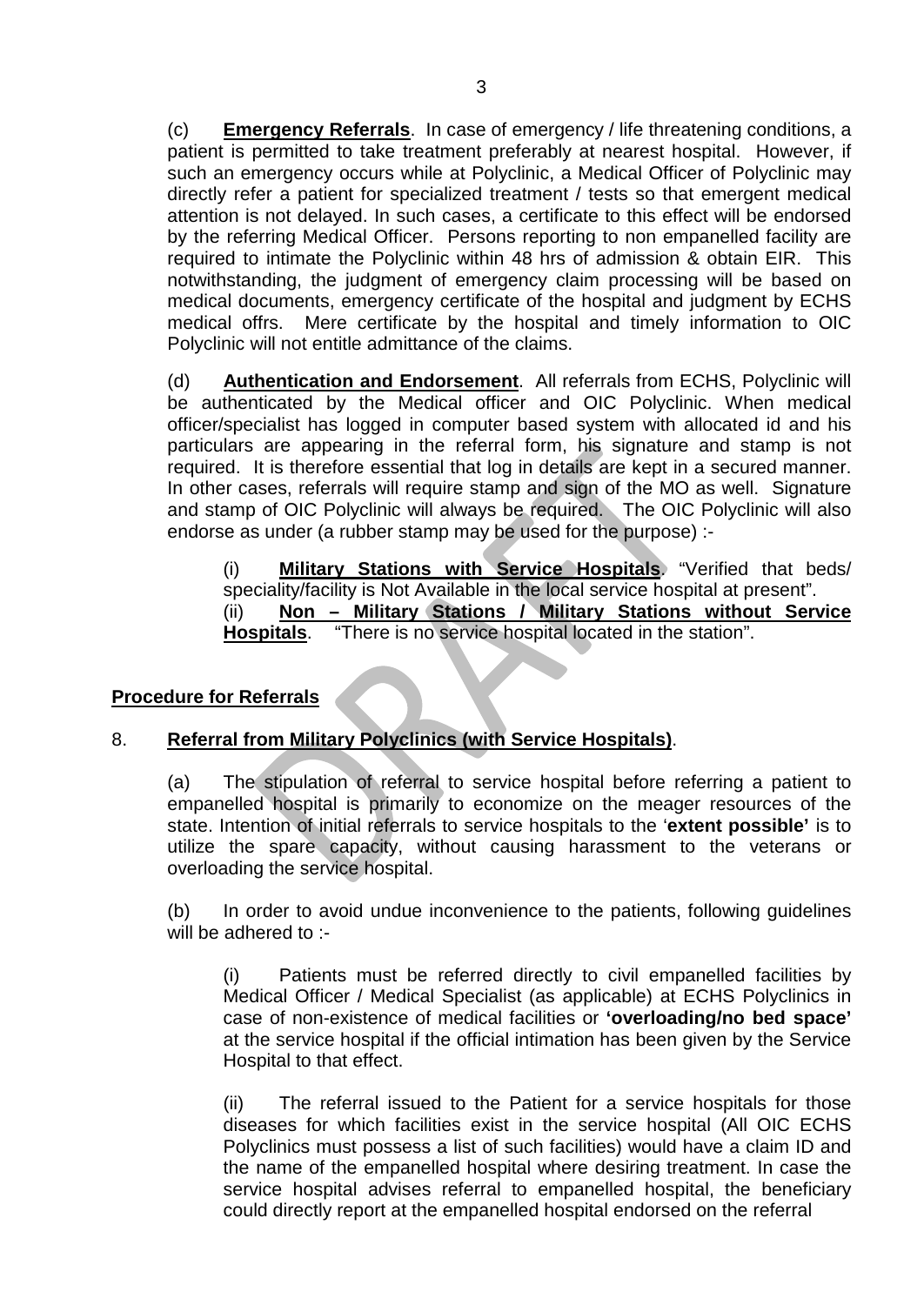without coming back to Polyclinic. The referrals at the service hospital would be endorsed at the 'stat section' of MH and records would be maintained at the service hospital. ECHS Cell at AFMS hospitals where established would refer the beneficiaries to empanelled hospitals once advised by the service specialist as against the 'stat section' of the hosp.

(iii) In a few stations, instructions may be issued by Central Organisation ECHS/Regional Centers/Formation HQ's in consultation with Service hospital to refer the ECHS beneficiaries from a polyclinic incl Non-Mil in the station for a particular speciality and beneficiaries should then be referred to empanelled hospitals only after approval from the concerned department of service hospital. The approval may be obtained 'on line' or on tele by ECHS Polyclinic for such cases.

(iv) A list of specialities with a check box against each is attached as **Appendix D** of the referral. The same is to be completed by SEMOs office and forwarded to the ECHS Polyclinics under their SEMO cover. OIC ECHS Polyclinic should be in touch with the concerned Brig Adm/Senior Registrar of Command/Zonal Hospital and CO of smaller hospitals to regularly update the information. In this connection, also refer to DGMS (Army) letter Nos B/75068/DGMS-5B/ECHS dt 27 Dec 2006 and B/75086/DGMS-5B/ESM dt 31 Mar 08.

(c) To the extent possible, a service hospital of the station may NOT refer the patient to service hospital of a different station, unless in the opinion of the concerned specialist, such a step is in the interest of the patient and higher specialities are available. Online/tele approval may be obtained by referring service hospital in such cases so that unwanted adversity is not created at the recipient hospitals. Based on instructions of Central Org ECHS after getting consent of service hospitals, additional load of patients on pre-decided specialities will be forwarded for management.

### 9. **Referral from Non - Military Polyclinics (Including Military Polyclinics without Service Hospitals)**.

(a) For the purpose of referrals, Military Polyclinics without service hospitals, list attached at **Appendix A** will follow the procedure applicable to Non Military Polyclinics.

(b) ECHS patients will be referred to civil empanelled facility having valid MOA with the Regional Center's as per instructions contained in Para 7(b) above.

(c) In absence of local empanelled facilities, direct referrals by Non – Military Polyclinics to service hospitals in nearby stations/ Govt Hospitals (on reimbursement basis, where charged) are permitted. As regards referral to Army Hospital(R&R), Delhi from ECHS polyclinics of NCR to CTVS and JRC, Para 3 of Central Organisation ECHS letter No B/49774/AG/ECHS/ Referral dated 20 Jul 2017 refers "all **planned** cases of Cardio, TKR & THR will be referred to Army Hosp (R & R) first. If for some reasons, AH(R&R) cannot treat such patients then only referral can be made for empanelled hospital." Exceptions may be granted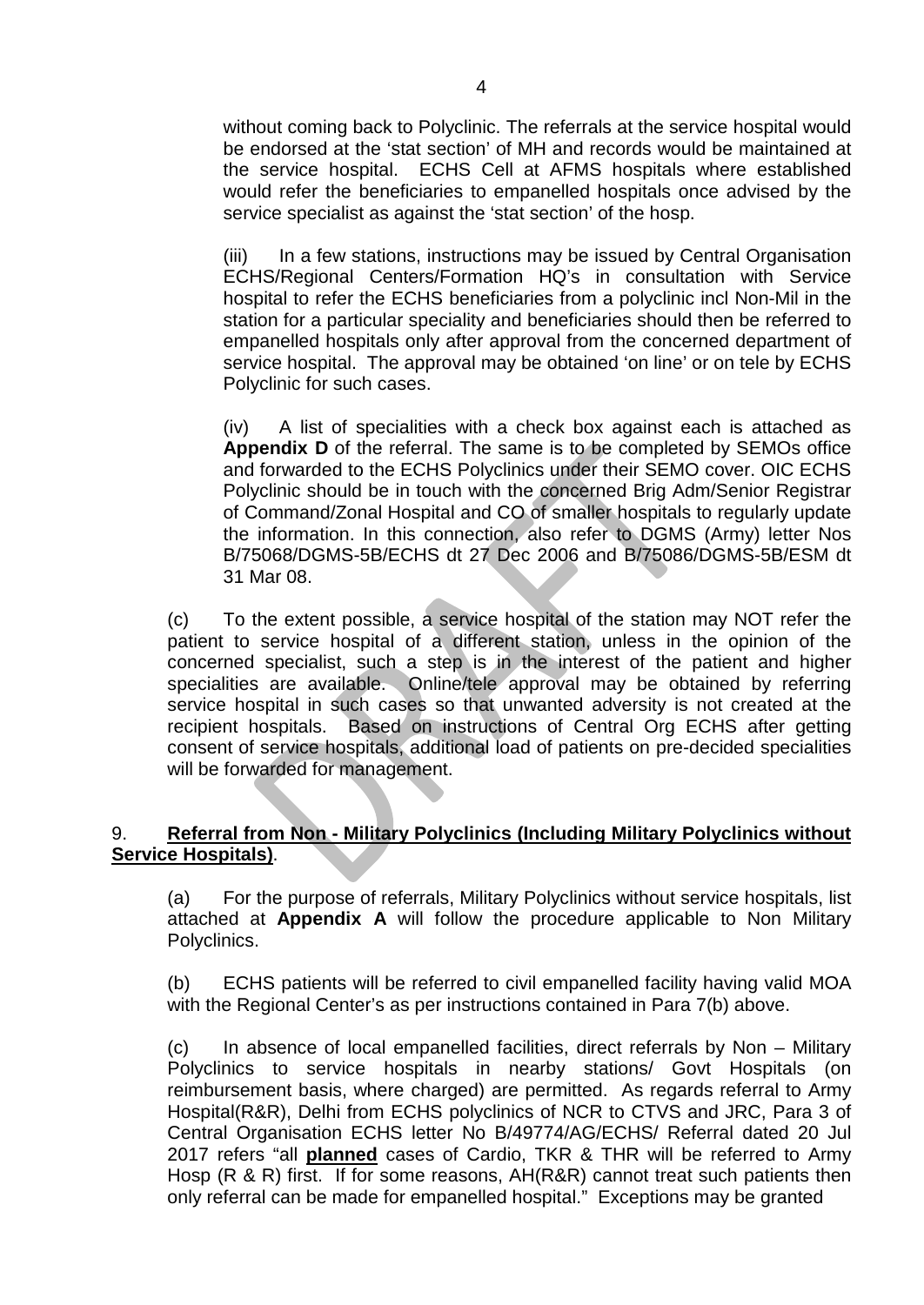only to those cases where part treatment has already been taken prior to 20 Jul 17. In case of waiting period being more than 45 days for TKR/THR at Service Hospital, the patient can be referred to the empanelled facility but endorsement of this effect by JRC at Army Hosp (R&R) will be mandatory.

(d) A patient can be referred to an empanelled facility having a valid MoA within the Regional Centre of the polyclinic for the specialities included in its MoA.

(e) The ECHS beneficiaries desirous of treatment at an outstation empanelled facilitiy not in the area of responsibility of its Regional Centre (provided no facility available in its own Polyclinic/Regional Centre AOR) can be issued a referral to the local ECHS Polyclinic of that town / station for referral to that empanelled hospital as per policy of that station can be utilised. The OIC Polyclinic of the station where the empanelled facility exists will issue a fresh referral as for all practical purposes, the recipient Polyclinic will become Local Parent Polyclinic for the referral treatment. The parent Polyclinic will be kept informed. Using referrals from two Polyclinics will debar the ECHS beneficiaries from their entitlement. The referral of outstation ECHS beneficiaries desirous of treatment at empanelled hospitals of NCR required as per our letter No B/49774/AG/ECHS/R dated 18 Aug 2008 stands modified. The Incoming patient can be referred to any Polyclinic closer to the hospital or as per convenience to the veteran for subsequent referral. TA will be regulated as under :-

(i) As per GoI, MoD letter No 24(8)/03/US(WE)/D(Res) dt 19 Dec 2003, if no empanelled facility existed in parent AOR of the RC and referring Polyclinic is incapable to provide the treatment.

(ii) No TA will be admissible if patient decides to opt referral outside own RC. Endorsement to this effect will be made.

(iii) If any patient comes to out station Polyclinic under these conditions, he/she will be subjected to local restrictions/rules of the recipient Polyclinic, patient coming for cardio and TKR/THR in Delhi will be first treated by Army Hosp (R & R) as per current policy as given at Para 8(c) above.

TA in all such cases will be regulated as per Para 12(a) of Govt of India, Ministry of Defence letter No 24(8)/03/US(WE) D/Res dated 19 Dec 03. The medicines for these out station beneficiaries if required will be issued for a period of seven days.

(f) Whenever an ECHS beneficiary plans a visit to his relatives etc out station for a period of 6 months or more, he/she should preferably carry referral from his parent Polyclinic for the nearest ECHS Polyclinic for any planned procedure. He/she should intimate the Polyclinic regarding medications taken by him which would enable the Polyclinic to demand his medicines and he/she could then be issued the medicines from the second month. The beneficiary could also be reviewed for existing ailments at the Polyclinic & also take treatment for a new ailment at an empanelled hospital. Time validity based fresh referral can be issued if previous referral is carried. There may also be situations wherein a veteran needs medical care at his temporary location, the approached Polyclinic will send an email to his parent Polyclinic (besides tele call where required) and on mail confirmation by parent Polyclinic, the patient can be referred to Service Hospital/ Empanelled Hospital as applicable to the recipient Polyclinic.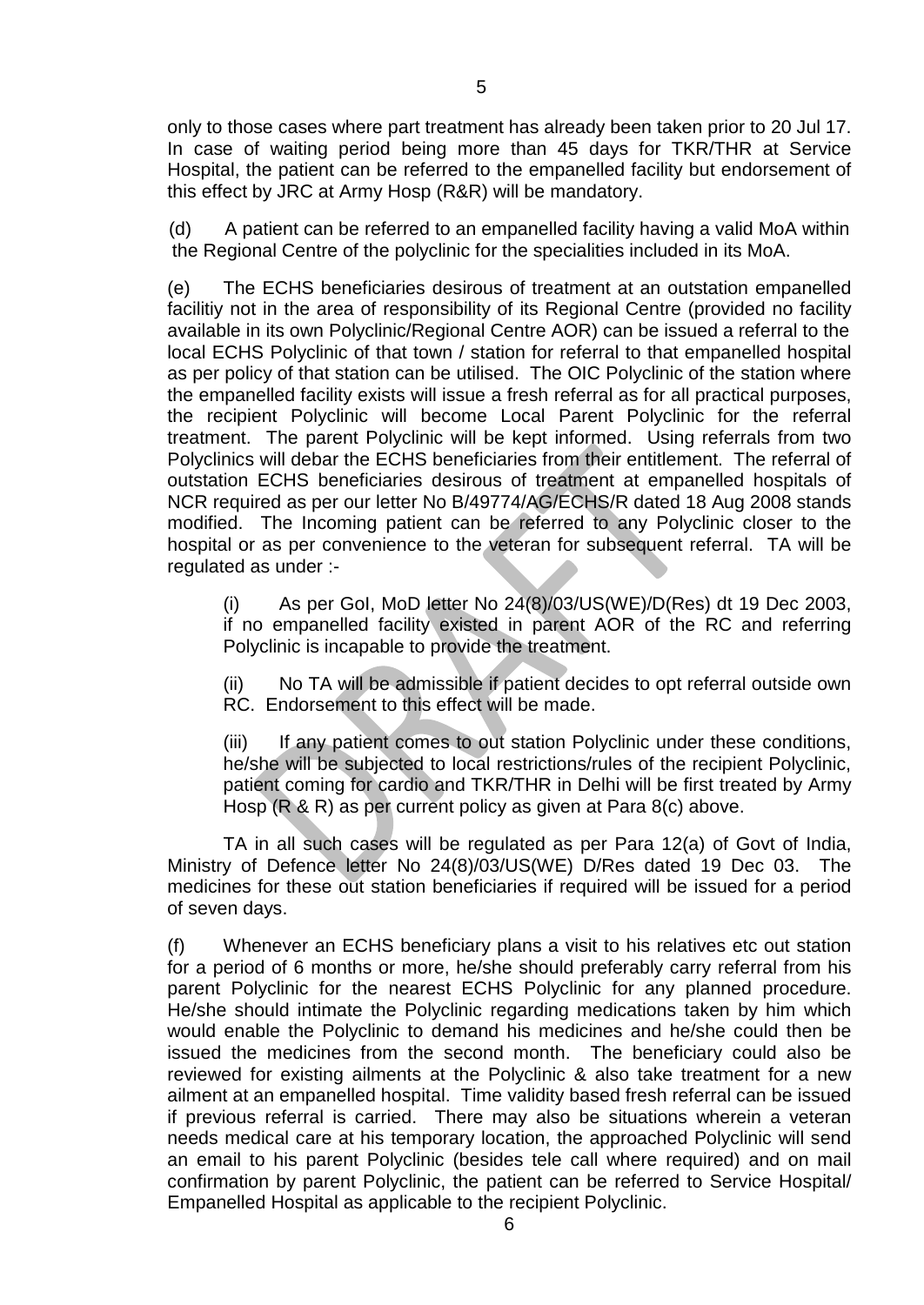## 10. **Referral for ECHS Members in Remote/Hilly Area**.

(a) The treatment of ECHS beneficiaries residing in remote/hill areas face great inconvenience for getting referrals even for minor ailments from their nearest polyclinics due to difficult terrain/distances involved.

(b) These beneficiaries can take treatment at Central/State/local self Govt hospitals as mentioned at Para 3 and 4 of GOI MoD letter No 22(D)(09)/2013/US(WE)/D(Res) dated 26 Jul 16 and Central Org ECHS letter No B/49770/AG/ECHS/Policy/2016 dated 31 Aug 2016.

11. **Options where ECHS Polyclinic/Emp Hosp/Facilities do not Exist**. AFV/ ECHS beneficiary have following options where Emp medical facilities do not exist :-

- (a) ECHS beneficiary may report to ECHS Polyclinic where available.
- (b) In case there is no ECHS Polyclinic, beneficiary may report directly to :-
	- (i) Nearest service hospital for treatment via Mil Polyclinic of that station.

(ii) Nearest Govt (Central/State/Local Self Govt) hospital, even without referral. Individual to process his reimbursement claim through parent Polyclinic.

(Auth : GOI, MoD letter No 22D(09)/2013/US(WE)/D(Res) dt 26 Jul 2016)

(c) Regional Centre ECHS may take up case for sanction for referring ECHS beneficiaries to non-empanelled medical facilities not available with Emp/service hospitals in the station. Central Organisation ECHS on case to case basis will examine and may accord sanction at CGHS/ECHS rates for 6 months at a time or till availability of Emp facility whichever is earlier. Stn Cdr & OIC Polyclinic and Regional Centre will try to Emp available Pvt. Medical facilities during the period of sanction.

12. **Use of Referral Form**. The referrals to empanelled facilities will be made by the authorized Medical Officers/ Specialists in the Polyclinics on **ECHS Referral Form only**. A format of the form is attached at **Appendix 'E'**. The referral form will be duly stamped with the seal of the Polyclinic and will clearly outline brief history of the case, the diagnosis, the hospital/ diagnostic centre to which the ECHS beneficiary has been referred, and the specific treatment/ procedure/ investigation for which the referral has been made. This procedure is required to be followed diligently so that the empanelled hospitals do not bill unauthorized treatment on the ECHS members. All columns will be filled and those not required will be clearly scored out. The original referral form with the claim ID is to be uploaded and later deposited with verifier of BPA at the Regional Centre alongwith the claim documents. Incomplete form will render the claims ineligible for reimbursement/payment. The following aspects are important:-

(a) If referral is desired for consultation only, then it should read- **'Referred for Consultation'** and number of consultations be clearly endorsed for visibility on BPA site. i.e. while endorsing claim ID on referral at BPA site.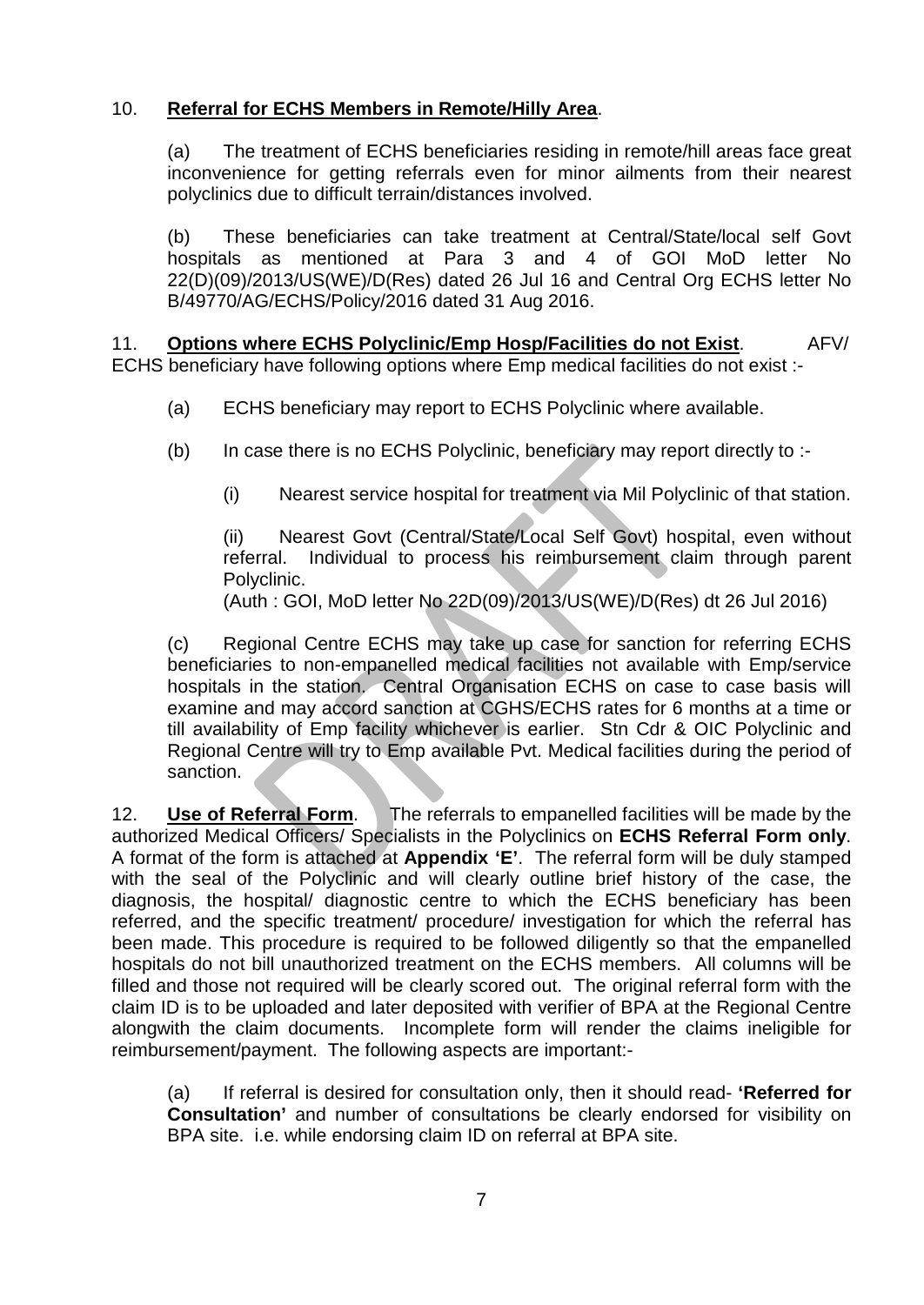(b) In case, the referral is for consultation and is to include investigations which the consultant may order, the same should be endorsed in the referral form as - **'Referred for Consultation/ Investigations'**. In such cases two consultation be auth i.e. one initial and second with investigation reports ordered during first consultation (initial consultation + investigation + second consultation). For example if a beneficiary has been referred to urologist for pain abdomen then investigations prescribed during the visit like X-ray, urine RE, Blood urea S creatnin, USG etc would form part of referral & the second consultation after investigations.

(c) In the event a review is required for some treatment/procedure carried out earlier, the referral may be endorsed as - **'Referred for Review/Follow-up' (Includes consultation and investigations)**. i.e. Review after any surgical procedure.

(d) It should be ensured by the MO and OiC polyclinic that No referrals are issued to the empanelled hospital for the procedure/speciality for which a particular hosp is not empanelled and the Empanelled hospitals should similarly not to undertake treatment on these referrals and return the beneficiary to the ECHS polyclinic for a fresh correct referral. In this connection Central Organisation letter No B/49774/AG/ECHS/Referral dated 18 Jul 14 also refers. Emp hospital to seek separate referral for carrying out additional procedure delivered during hospitalisation. If a hospital is not empanelled for oncosurgery/oncology medical, no referral should be issued for such treatment & the empanelled hospital should return the beneficiary to the Polyclinic for a referral to a hospital empanelled for the speciality. Referral issuing authority will be held accountable for issue of wrong referral.

(e) **Cross Referral at Empanelled Hospitals**. Wherever a consultant feels the requirement of cross consultation during OPD referral, he/she is allowed to get opinion upto two specialists. However, any investigation advised by such specialist/consultant will require a separate referral, which will also include second post investigation consultation. In exceptional case, third cross referral may be sought by the initial/original consultant.

13. The details in Para 8 and 12 above are given in a diagrammatic form at **Appendix 'F'**.

#### **Emergencies**

14. In emergencies and life threatening conditions, when patients may not be able to follow the normal referral procedure, they may report to the nearest service/Govt/Emp/Non Emp hospital.

15. The ECHS member on reporting **to an empanelled hospital** would be required to produce his/her ECHS card as proof of membership. In such circumstances, the empanelled hospital is required to inform the parent Polyclinic (raise ER) within 48 hrs of the admission giving the particulars of the ECHS patient and the nature of emergency. The OI/C Polyclinic will make arrangements for verification of facts and issue an online 'Emergency Referral' with a claim ID (Referral form at **Appendix E**).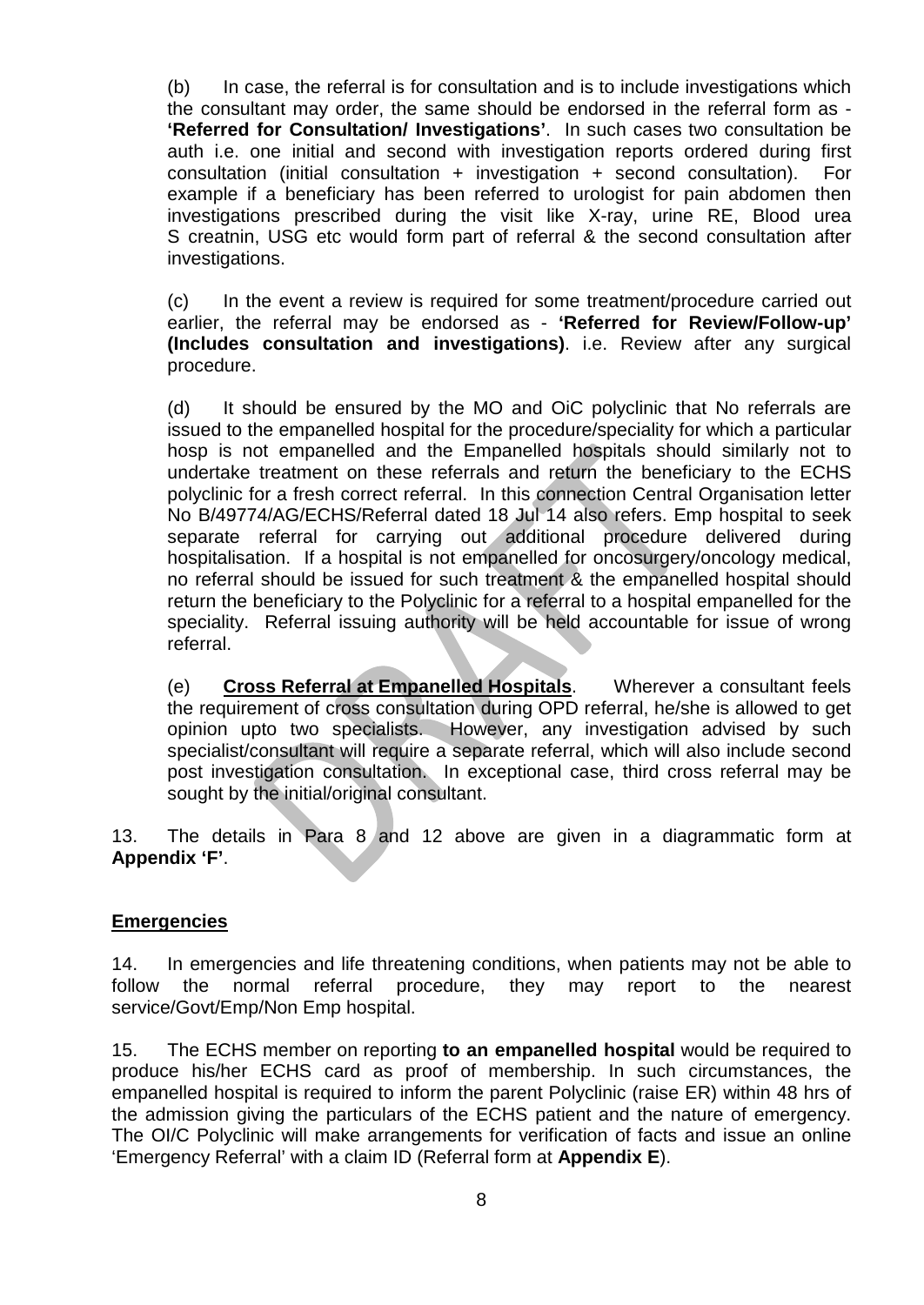16. In certain conditions other than those listed at our letter No B/49773/AG/ECHS dt 05 Feb 2005 and Appx D to **letter No B/49778/AG/ECHS/Policy dated 13 Nov 2007(psychiatric disorders),** like Road traffic accidents/chest pain/pain abdomen/ fever/Dog bite etc, an ECHS beneficiary may report to the Emergency Department of the empanelled hospital. The hospital may after a short stay (up 6 hours)/Day care, treatment and investigations send the patient home. The hospital in such cases will raise an ER to the nearest ECHS polyclinic and during working hours the same would be verified and ER with claim ID issued. When reporting during non working hours, the hospital will raise an ER which will be confirmed by polyclinic on next working day after due verification from the beneficiary if required. **The patient should report to the polyclinic on the next working day for review by Polyclinic Medical officer/Specialist alongwith the case sheet of emergency issued to him by empanelled hospital for its review at Polyclinic to issue/demand medicines or tests prescribed by Emp hosp.** The hospital and ECHS beneficiary in all cases of emergency reporting to empanelled hospital will also send a SMS (to OIC/duty MO of polyclinic) with details of beneficiary, diagnosis and date and time of reporting and discharge. Payment of bills will be made by ECHS on day care basis and the member is not required to pay.

17. In case of **admission to a non-empanelled hospital**, the ECHS beneficiary or his /her representative should inform nearest Polyclinic / Parent Polyclinic within two working days of such admission. OIC of nearest Polyclinic will make arrangements for verification of facts and issue Emergency Information Report (EIR) (as per format attached at **Appendix 'G').** The responsibility for clearing bills in such cases will rest with the ECHS member. He/she may thereafter submit the bills alongwith summary of the case and other documents to parent Polyclinic. The sanction for reimbursement of such bills will be on the same lines as online claims of empanelled hospitals. The financial powers have been delegated to Competent Financial Authorities vide GOI, MoD letter No 22A(10)/2010/US(WE)/D(Res)-Vol-V dated 24 Dec 2013 as amended vide letter of even No dt 10 Jul 2014. Such bills will be submitted at the earliest but not later than 90 days from the date of discharge from hospital.

18. While being treated in emergency, if another test/procedure is to be carried out on account of new illness/complication, treatment of which cannot be deferred, **the same may be undertaken in the hospital and fresh referral is not required.** Need for additional procedure undertaken in emergency is to be elaborated in clinical summary submitted with the bills.

19. Policy already exists for permitting Haemodialysis as an emergency in a non empanelled hospital (Central Org ECHS letter No B/49770/AG/ECHS dated 26 May 2009). The requirement of obtaining Emergency Certificate from the Hospital and subsequent EIR from the ECHS Polyclinic is therefore dispensed with. Further, if Haemodialysis is undertaken on an OPD/Day Care basis, there will be no requirement of attaching discharge summary/certificate signed by the Medical Supdt/Hospital Signatory with the claim for reimbursement.

#### **Oncology Referrals**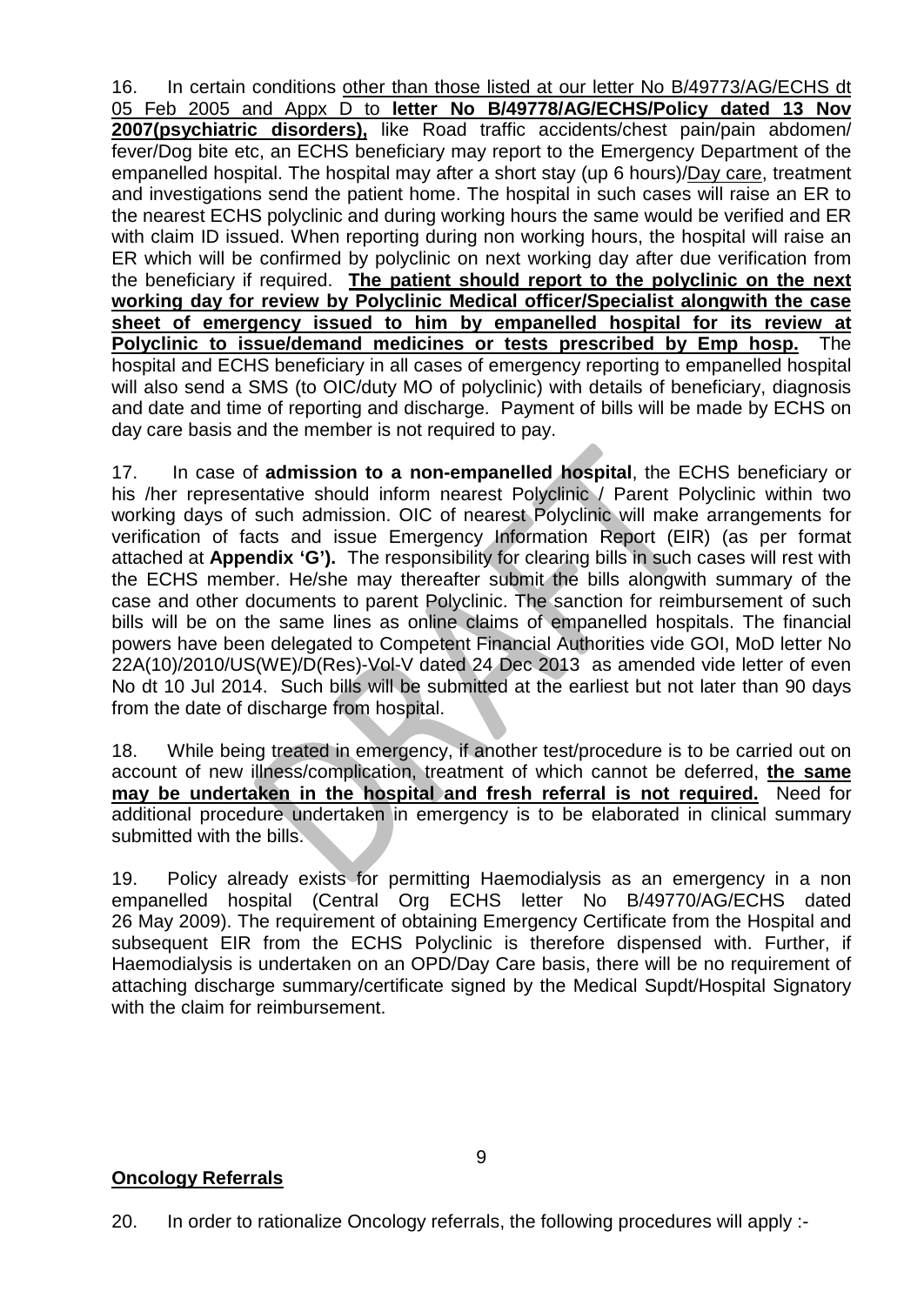(a) All patients reporting initially to ECHS Polyclinic and suspected /confirmed to be suffering from cancer should preferably be referred to a Oncology Centre of a service hospital (if available locally) or in the absence of service hospital with Oncology Dept, to an empanelled hospital recognized for oncology where registration, work-up and treatment planning can be carried out.

(b) Patients requiring surgery as part of their multi-modality treatment will be treated in the service hospital (subject to availability of spare capacity) or the empanelled hospital (recognized for Onco surgery). If facility is not available locally, patient will be referred to the nearest service hospital/empanelled facility/ Govt hosp where such a facility is available.

(c) Patient requiring Chemotherapy/Radiotherapy (RT) will be issued a referral to local service hospital with Onco Dept (subject to load) or ECHS empanelled Onco centres/Govt hosp once only for the entire duration of treatment.

(d) The ECHS beneficiaries can be issued a referral for Regional Cancer Centers (RCC) for Cancer treatment. The treatment would be on reimbursement basis on CGHS rates at the RCCs not empanelled with ECHS. The list of RCCS are attached as Appx to GOI, MoD letter No 22 D (09)/2013/US(WE)/D(Res) dated 26 Jul 2016.

(e) The stipulation of one month validity for referral forms will not apply for Oncology cases prescribed Chemotherapy/Radiotherapy and would be governed under GOI MoD letter No 22A(55)/2013/US(WE)/D(Res) dated 05 Jul 2013 (as stated in Para 22 below).

#### **Follow-up Treatment/Reviews**

21. In cases where regular follow-up/reviews are required, such follow-up treatment (OPD/Indoors) will be provided for period of one month at a time. Referral form in such cases should mention the same e.g., **"Referred for follow-up treatment for a period of one month."** Fresh referral has to be initiated on termination of one month period.

22. The same provisions will apply for cases where treatment procedures are to be repeated at regular intervals as an ongoing process for Cardiac Diseases, Dialysis and Cancer as mentioned at GOI, MoD letter No.22A(55)/2013/US(WE)/D(Res) dated 05 July 2013. Such referrals can be valid upto six months and would be valid for undergoing the prescribed treatment procedure/investigations on multiple times during six months at intervals as advised by ECHS/Service/Govt. specialist. e.g for cases requiring dialysis . The referral should read as **"Referred for Haemodialysis, 3 sessions per week for a period of one month/3months/6months"**.

23. ECHS Polyclinic will issued a referral for six months for patients of Hypertension and Diabetes for review by specialist at Emp hosp on monthly basis wherever there is no medical specialist posted in Polyclinic. Maximum review in such referrals will be 6 in number and required investigation for review will be paid by ECHS. **"Referred for Hypertension/Diabetes for 6 time consultation/ and investigation for a period of 6 months"**.

10

24. In case of Mil-Polyclinics referrals for follow up treatment at an empanelled hosp for the same ailment should not be routed through the service hospitals and should be accorded directly.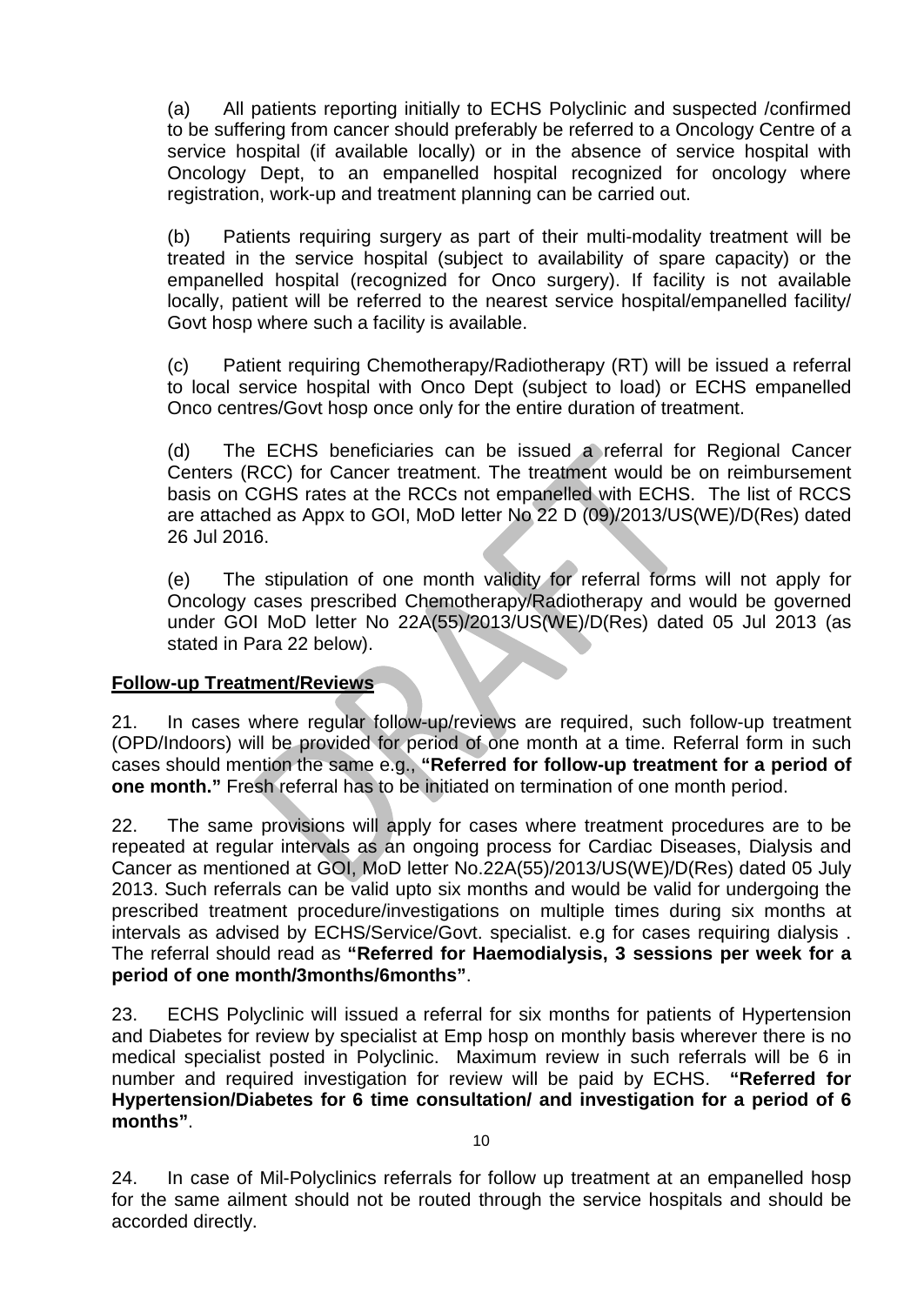25. The original referral form (should show number of allowed visits on BPA site) will be attached alongwith the first lot of bills in all such cases. A photocopy of the referral form will be attached with subsequent bills for the same referral, with an endorsement by the hospital linking the case to the original referrals. There would be a fresh claim ID for each claim.

#### **Period of Hospitalisation**

26. Where a patient is admitted for specific treatment, patient will be hospitalized for such period only as is necessary for completion of the treatment. For treatments, specialized procedures or diagnostic tests for which Package rates are specified, the periods of hospitalisation should not exceed the following limits, under ordinary circumstances :-

- (a) Specialised procedures 12 days.
- (b) Other procedures 07- 08 days.
- (c) Laparoscopic surgery 03 days.
- (d) Day care/minor procedures 01 day.

#### (e) **Hosp stay upto 6 hrs without admission (Rs 500 will be paid as accommodation charges)** (will be implemented on approval from MoD)

27. In case the beneficiary has to stay in the hospital for his/her recovery for more than the period covered under package rates, the additional payment will be limited to room rent as per entitlement, cost of the prescribed medicines and investigations, doctors visits (**not more than 2 times a day**)(CGHS norms not more than two visits per day per visit by specialist/consultant will be implemented on approval of MoD). The necessary approvals for stay beyond 12 days will have to be taken by empanelled hospital as follows :-

| <b>Days</b>  | Appendix   | <b>Approving Auth</b>      |
|--------------|------------|----------------------------|
| $13-30$ days | $Appx A^*$ | <b>OIC Polyclinic</b>      |
| $30 - 60$    | Appx B     | <b>Dir Regional Centre</b> |
| 60-120       | Appx C     | <b>MD ECHS</b>             |

(a) Appx A, B & C to be raised three days prior to 12 days of hospitalisation or hosp stay extension approved by the approving authority. The maximum hospital stay extension not more than 12 days will be accorded at one go.

(b) Name and mobile No of treating doctor/specialist is to be mentioned on respective appx

(c) Detailed summary of the case to be attached with Appx A, B & C.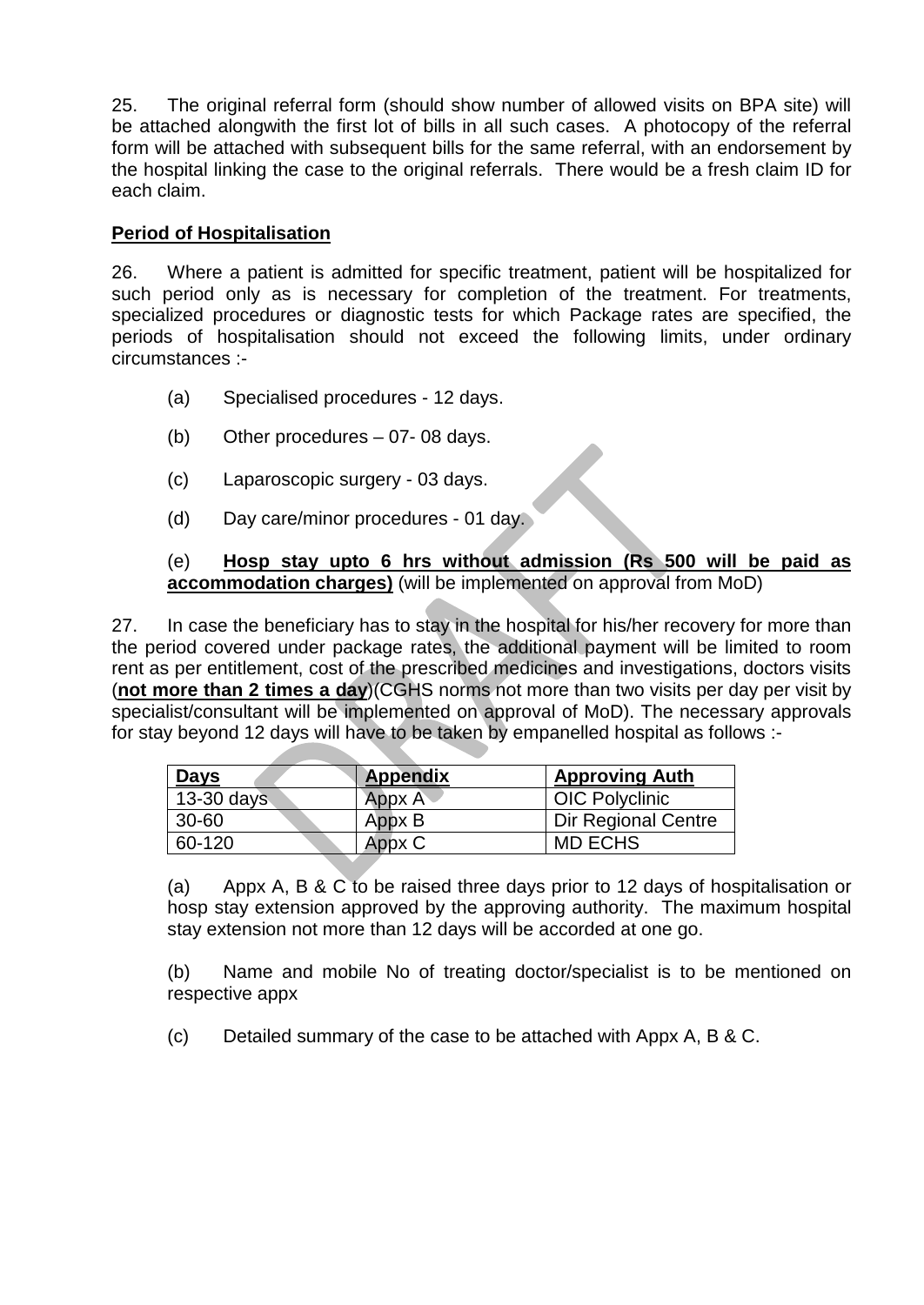(d) Physical visit by MO/OIC Polyclinic is mandatory if ECHS Polyclinic is located within municipal limits. If not, telephonic enquiry/ information with treating doctor/specialist is to be sought and endorsed.

(e) Physical visit will be mandatory for all admission beyond 30 days. However, OIC Polyclinic nearest to Emp hosp will be responsible for visits in such cases.

(f) In case of emergency admission in non-emp hosp, the patient must be transferred to Service Hosp/Govt Hosp/Emp Hosp, immediately on stabilisation. However, extension beyond 12 days up to 30 days may be granted on extreme compassionate ground on case to case basis. Getting extension of hosp stay in such cases will be the responsibility of ECHS beneficiary only. In no case extension beyond 30 days will be granted.

28. **Rehabilitation/Terminal care/End Stage Disease**. In certain cases where the medical finality has been reached and active treatment is over, the patient would require rehabilitative care/terminal care. Such patients should be transferred/shifted to an appropriate empanelled institution like a rehabilitation Centre or a Hospice/Chronic ward wherever there is no hospice/ Rehabilitation centre empanelled (Chronic ward : Ward where no reqmt of definite medical treatment i.e. only Rehabilitation/terminal care is reqd). Hospitalisation in non-empanelled hospices/terminal care centres has been permitted vide our letter No B/49771/AG/ECHS/Policy dated 07 Aug 09, with a view to reduce expenditure on prolonged hospitalization of such patients. Treatment in such an Institute is permitted for a maximum period of six months. The conditions for which rehabilitative care will be admissible will be paraplegia, quadriplegia, Alzheimers disease, cerebro-vascular accidents, other neurological and degenerative disorders, amputations cancer terminal care and other such medical conditions when duly referred by treating specialist with prior approval of SEMO/SMO/PMO. The payments for such cases will be regulated as under :-

(a) Rates of payment for rehabilitation/terminal care cases will be limited to maximum rates permissible under CGHS for special Nursing/Ayah/Attendant charges plus charges for medical treatment as per CGHS rules. Where the rates of CGHS are not laid down, AIIMS charges or actual whichever is less will be applicable. In case rates have not been defined by AIIMS, the actual will be reimbursed. Rehabilitative care/terminal care does not include old age homes.

(b) Reimbursement will be limited to maximum period of 6 months. Thereafter cost of the treatment has to be borne by the patient.

29. **Treatment at Medical Institutes of National Repute**. Referral to the ECHS beneficiaries desirous of treatment at Medical Institutes of National Repute which even if non empanelled with ECHS is permitted. A referral can be taken from the polyclinic and an advance also can be paid to the hospital by the station Headquarters/ Regional Centre. Para 5(b) of GOI letter No 24(8)/03/US(WE)/D (Res) dated 19 Dec 2003 and Central Organisation letter No B/49774/AG/ECHS/ Referral/ECHS dated 12 Aug 15 and letter No B/49773/AG/ECHS/Med Advance dated 16 Mar 04 refers. The following facilities can be utilised :-

(a) All India Institute of Medical Science, New Delhi.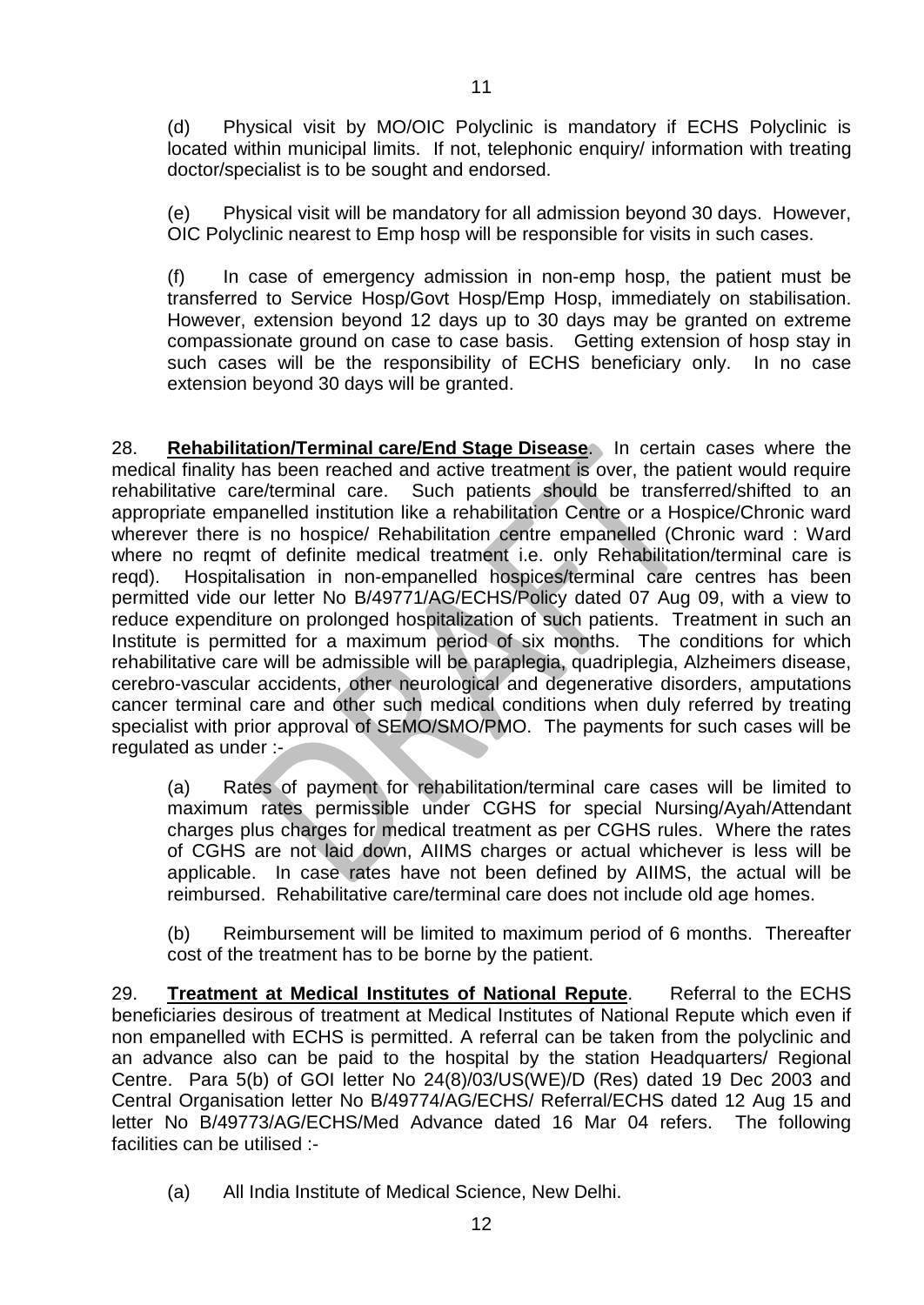- (b) Post Graduate Institute, Chandigarh.
- (c) Sanjay Gandhi Post Graduate Institute, Lucknow.
- (d) National Institute of Mental Health and Neurosciences, Bangalore.
- (e) Tata Memorial Hospital, Mumbai (for Oncology).
- (f) JIPMER, Pondicherry.
- (g) Christain Medical College, Vellore.
- (h) Shankar Nethralaya, Chennai.
- (j) Medical College and Hospitals under the Central or State Government.

## 30. **Treatment a**t **Reputed Hospitals for Planned Treatment.**

(a) Presently, ECHS beneficiaries are referred from ECHS Polyclinic to various empanelled hospitals/diagnostic centres/dental centres, to avail cashless medical treatment. In emergency, they can avail medical facilities at any hospital. In case of non-empanelled hospital, ECHS members may be referred for planned procedures on merits of the case. Approval for such referrals would be granted on case to case basis by Central Organisation ECHS based on recommendations by Medical Officer/Specialist at the Polyclinic, OIC Polyclinic and concerned Regional Centre.

(b) The cost of treatment would be borne by ECHS member. Reimbursement would be limited to CGHS approved rates.

(c) TA/DA will **NOT** be entitled in such cases.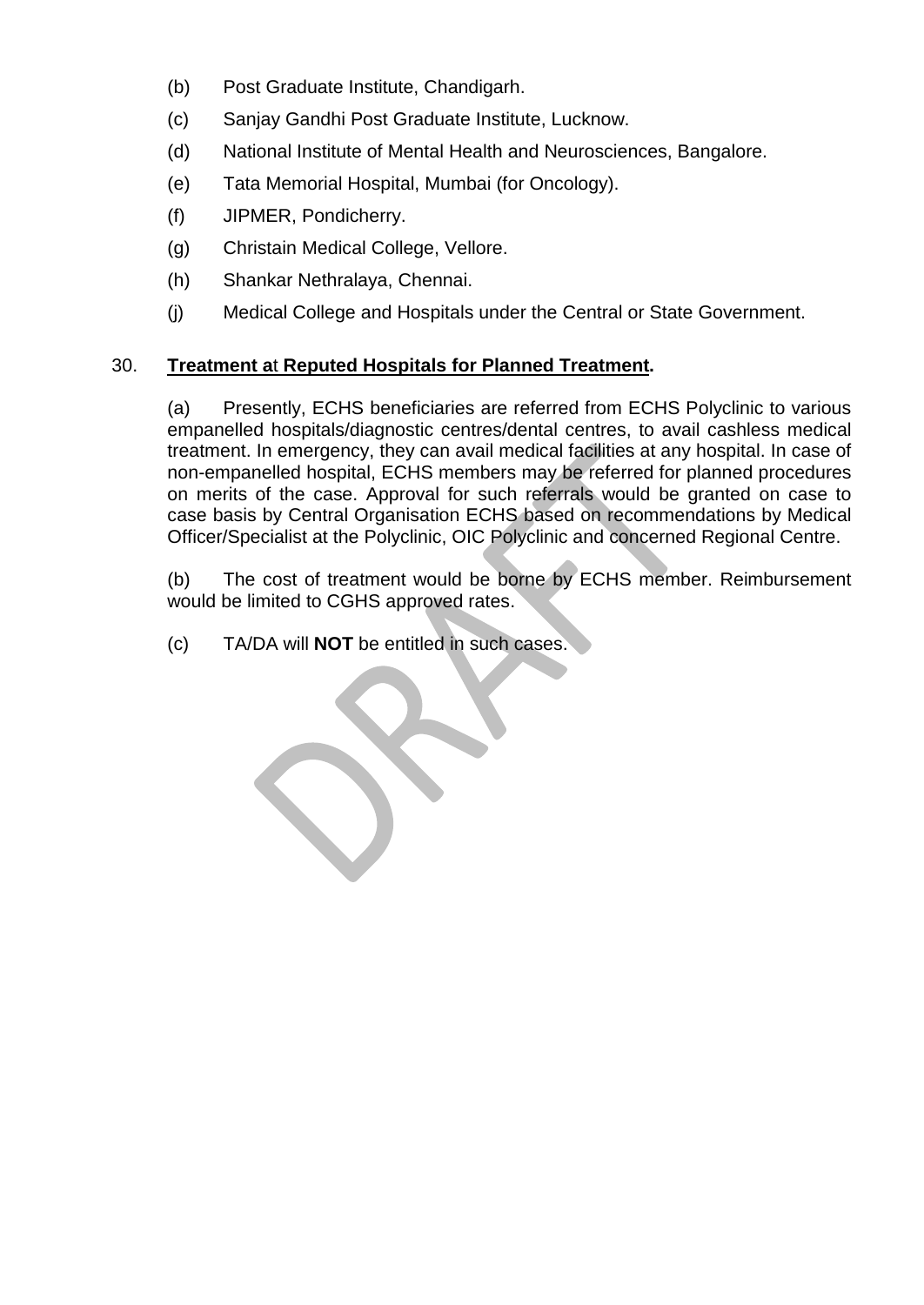## **Appendix A**

(Refer to Para 3 of letter No B/49774/AG/ECHS/Referral dt  $\frac{1}{2}$  Nov 2017)

## **LIST OF MILITARY POLYCLINICS WITHOUT SERVICE HOSPITAL**

| <b>Polyclinic</b>      |
|------------------------|
| Janglot                |
| Moga                   |
| Sangrur                |
| <b>Sirsa</b>           |
| Jaisalmer              |
| Ajmer                  |
| Saharanpur (Sarsawa)   |
| <b>Bharatpur</b>       |
| <b>Balasore</b>        |
| Nagpur                 |
| Yelahanka              |
| Dimapur                |
| Shajahanpur            |
| Kotdwara               |
| Haldwani               |
| Mumbai (Upnagar) Powai |
| Solan                  |
| <b>Nahan</b>           |
| Kapurthala             |
| Salt Lake              |
| <b>Baramulla</b>       |
|                        |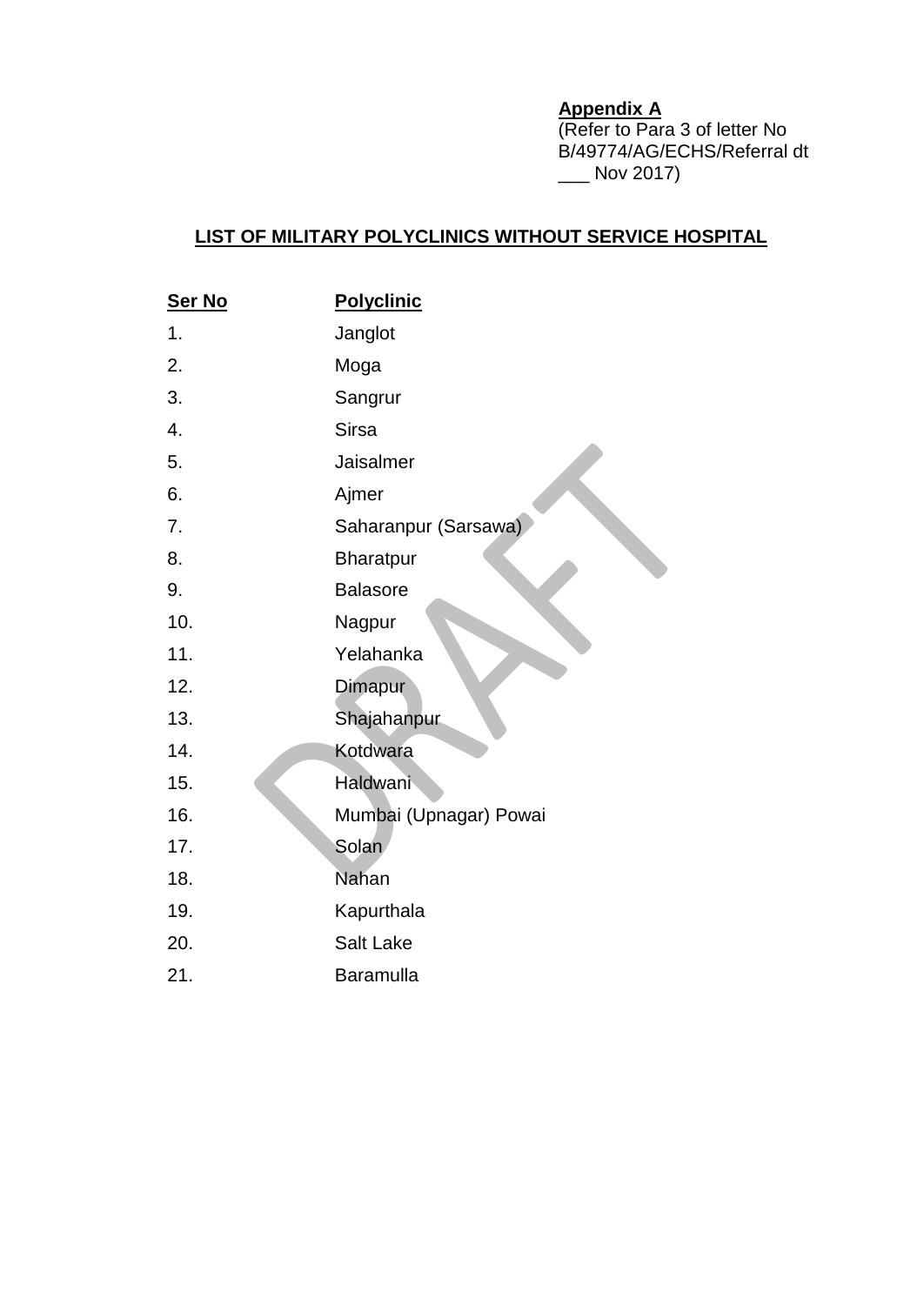**Appendix B** (Refer to Para 7(a) of letter No B/49774/AG/ECHS/Referral dt \_\_\_ Nov 2017)

# **LIST OF GENERAL SERVICE SPECIALITIES**

| <b>Type of Speciality</b> | <b>Type of Speciality</b>             | <b>Type of Speciality</b>         |
|---------------------------|---------------------------------------|-----------------------------------|
| <b>General Medicine</b>   | <b>General Surgery</b>                | <b>Obstetrics and Gynaecology</b> |
| <b>ENT</b>                | Ophthalmology                         | <b>Paediatrics</b>                |
| <b>Emergency Services</b> | Psychiatry                            | Dermatology                       |
| Dental                    | Anaesthesia                           | Pathology                         |
| Microbiology              | <b>Blood Bank (Blood Transfusion)</b> | Radio diagnosis                   |
| Orthopedic                |                                       |                                   |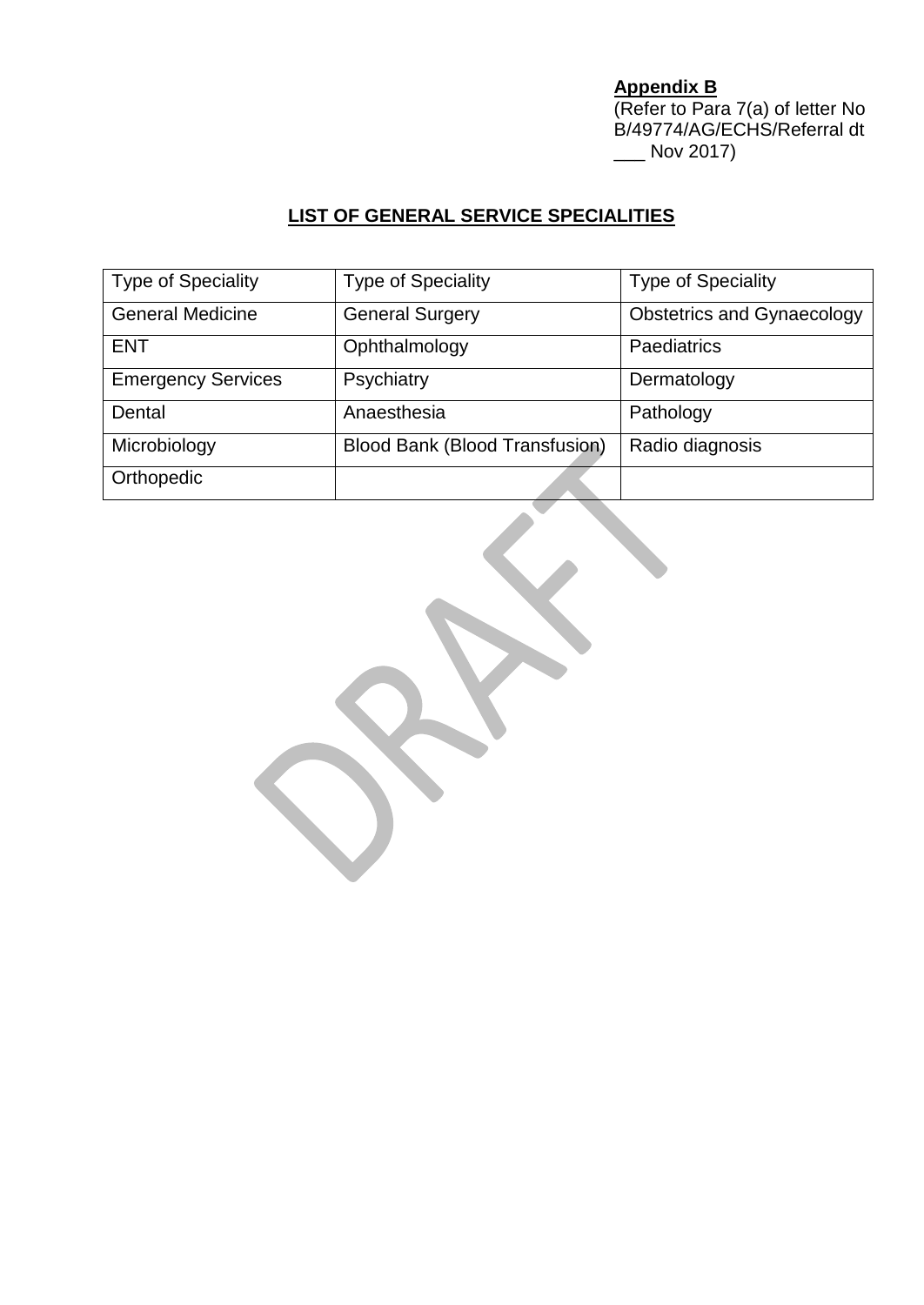# **Appendix C**

(Refer to Para 7(b) of letter No B/49774/AG/ECHS/Referral dt  $\frac{1}{2}$  Nov 2017)

# **LIST OF SPECIALIZED SERVICES**

| <b>Specialised Services</b>       | <b>Specialised Services</b>              | <b>Specialised Services</b>                 |
|-----------------------------------|------------------------------------------|---------------------------------------------|
| <u>Surgery</u>                    | <b>Medicine</b>                          | <b>Obstetrics and</b><br><b>Gynaecology</b> |
| Neuro Surgery                     | Neuro Medicine                           | <b>Gynaecological Oncology</b>              |
| <b>Plastic and Reconstructive</b> | Cardiology                               | Infertility and assisted                    |
| Surgery                           |                                          | reproduction                                |
| <b>Cardio Thoracic Surgery</b>    | <b>Respiratory Diseases</b>              | Gynaecological                              |
|                                   |                                          | Endocrinology                               |
| <b>Vascular Surgery</b>           | Gastro enterology                        | Materno foetal Medicine                     |
| <b>Genito Urinary Surgery</b>     | Endocrinology                            |                                             |
| <b>Paediatric Surgery</b>         | Nephorology                              | <b>Paediatrics</b>                          |
| <b>Oncology (Surgery)</b>         | Rhematologyy                             | Neonatology                                 |
| <b>Gastro Intestinal Surgery</b>  | <b>Clinical Haematology</b>              | Cardiology                                  |
| Traumatology                      | Clinical Immunology                      | Neurology                                   |
| Joint Replacement Surgery         | <b>Oncology (Medical)</b>                | Haematology                                 |
| <b>Spinal Surgery</b>             | Critical care medicine                   | Nephrology                                  |
| <b>Prosthetic Surgery</b>         | <b>Interventional Cardiology</b>         | Oncology                                    |
| <b>Laparascopic Surgery</b>       | <b>Medical Genetics</b>                  |                                             |
| <b>Geriatric Surgery</b>          | Radiotherapy                             | <b>Pathology</b>                            |
|                                   |                                          | Onco Pathology                              |
| <b>Dental</b>                     | Radio Diagnosis &<br><b>Imaging</b>      | Molecular Pathology                         |
| Orthodontia                       | CT Scan                                  | <b>Transplant Pathology</b>                 |
| Prosthodontia                     | <b>MRI</b>                               | AIDS & Virology                             |
| <b>Oral Surgery</b>               | Interventional and Vascular<br>Radiology | Molecular Immuno<br>Pathology               |
| <b>Others</b>                     |                                          | <b>Genetic Pathology</b>                    |
|                                   |                                          | <b>Transfusion Medicine</b>                 |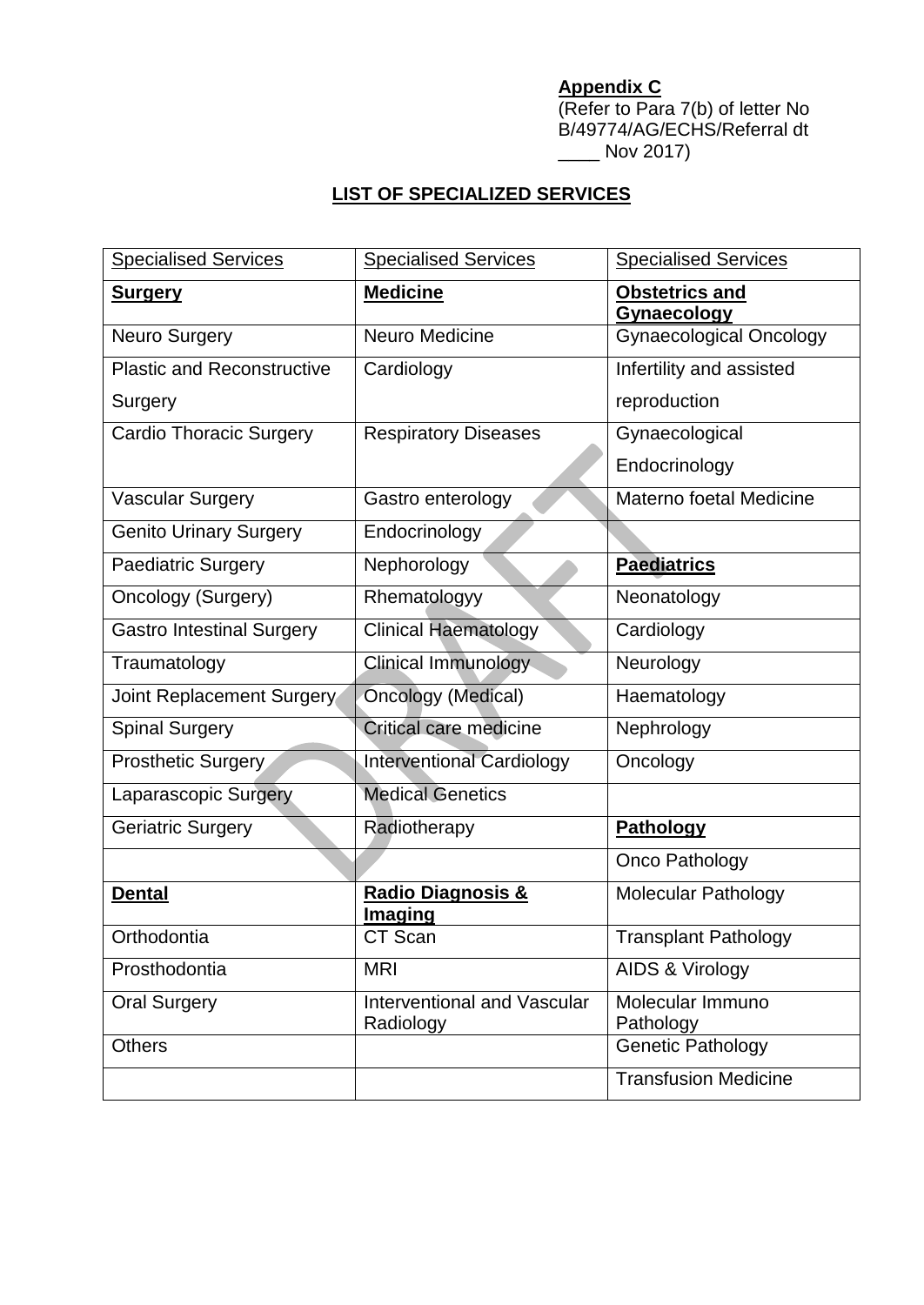#### **Appendix D**

(Refer to Para 8(b)(iv) of letter No B/49774/AG/ECHS/Referral dt \_\_\_\_ Nov 2017)

#### **FACILITY AVAILABILITY IN SERVICE HOSPITALS**

NAME OF POLYCLINIC : \_\_\_\_\_\_\_\_\_\_\_\_\_\_\_\_\_\_\_\_\_\_\_\_\_\_\_\_\_\_\_\_\_

NAME OF HOSPITAL : \_\_\_\_\_\_\_\_\_\_\_\_\_\_\_\_\_\_\_\_\_\_\_\_\_\_\_\_\_\_\_\_\_\_\_

#### **A. GENERAL SERVICES**

| Type of Speciality      | <b>Type of Speciality</b>     | <b>Type of Speciality</b>  |  |
|-------------------------|-------------------------------|----------------------------|--|
| <b>General Medicine</b> | <b>General Surgery</b>        | Obstetrics and Gynaecology |  |
| <b>ENT</b>              | Opthalmology                  | <b>Paediatrics</b>         |  |
|                         | Psychiatry                    | Dermatology                |  |
| Dental                  |                               | Pathology                  |  |
| Orthopaedics            | Blood Bank(Blood transfusion) | Radio diagnosis            |  |

#### **B. SPECIALIZED SERVICES**

| <b>Specialised Services</b>   | <b>Specialised Services</b>      | <b>Specialised Services</b> |
|-------------------------------|----------------------------------|-----------------------------|
| <b>Surgery</b>                | <b>Medicine</b>                  | <b>Obstetrics &amp;</b>     |
|                               |                                  | Gynaecology                 |
| Neuro Surgery                 | Neuro Medicine                   | <b>Gynaecology Oncology</b> |
| Plastic and                   | Cardiology(consultation and      | Infertility and assisted    |
| <b>Reconstructive Surgery</b> | diagnostics)                     | reproduction                |
| Cardio Thoracic               | <b>Interventional Cardiology</b> |                             |
| Surgery                       |                                  |                             |
| Vascular Surgery              | Gastro enterology                |                             |
| <b>Genito Urinary Surgery</b> | Endocrinology                    | <b>Paediatrics</b>          |
| Paediatric Surgery            | Nephrology                       | Neonatology                 |
| Oncology (Surgery)            | Rhematology                      |                             |
| Gastro Intestinal             | <b>Clinical Haematology</b>      |                             |
| Surgery                       |                                  |                             |
| Traumatology                  | Clinical Immunology              |                             |
| Joint Replacement             | Oncology (Medical)               |                             |
| Surgery                       |                                  |                             |
| <b>Prosthetic Surgery</b>     | <b>Respiratory Diseases</b>      |                             |
| Laparascopic Surgery          | Radiotherapy                     |                             |
| Geriatric Surgery             | <b>Nuclear Medicine</b>          | Pathology                   |
| Radio Diagnosis & Imaging     | Dental                           | Onco Pathology              |
|                               |                                  | <b>Transfusion Medicine</b> |
|                               |                                  | Other (Specify)             |
| CT Scan                       | Orthodontia                      |                             |
| <b>MRI</b>                    | Prosthodontia                    |                             |
| Interventional and            | <b>Oral Surgery</b>              |                             |
| Vascular Radiology            | Other                            |                             |

Dated: Communication CO/Communication CO/Communication CO/Communication CO/Communication CO/Communication CO/Communication CO/Communication CO/Communication CO/Communication CO/Communication CO/Communication CO/Communicati Hospital/Designated Offr)

REFERRED.



Note : PLEASE MARK  $\sqrt{ }$  AGAINST SPECIALITIES FOR WHICH ECHS PATIENTS CAN BE

| <b>PLEASE MA</b> |  |
|------------------|--|
| AVAILABLE.       |  |

ARK  $\sqrt{\times}$  AGAINST SPECIALITIES FOR WHICH SPARE CAPACITY IS NOT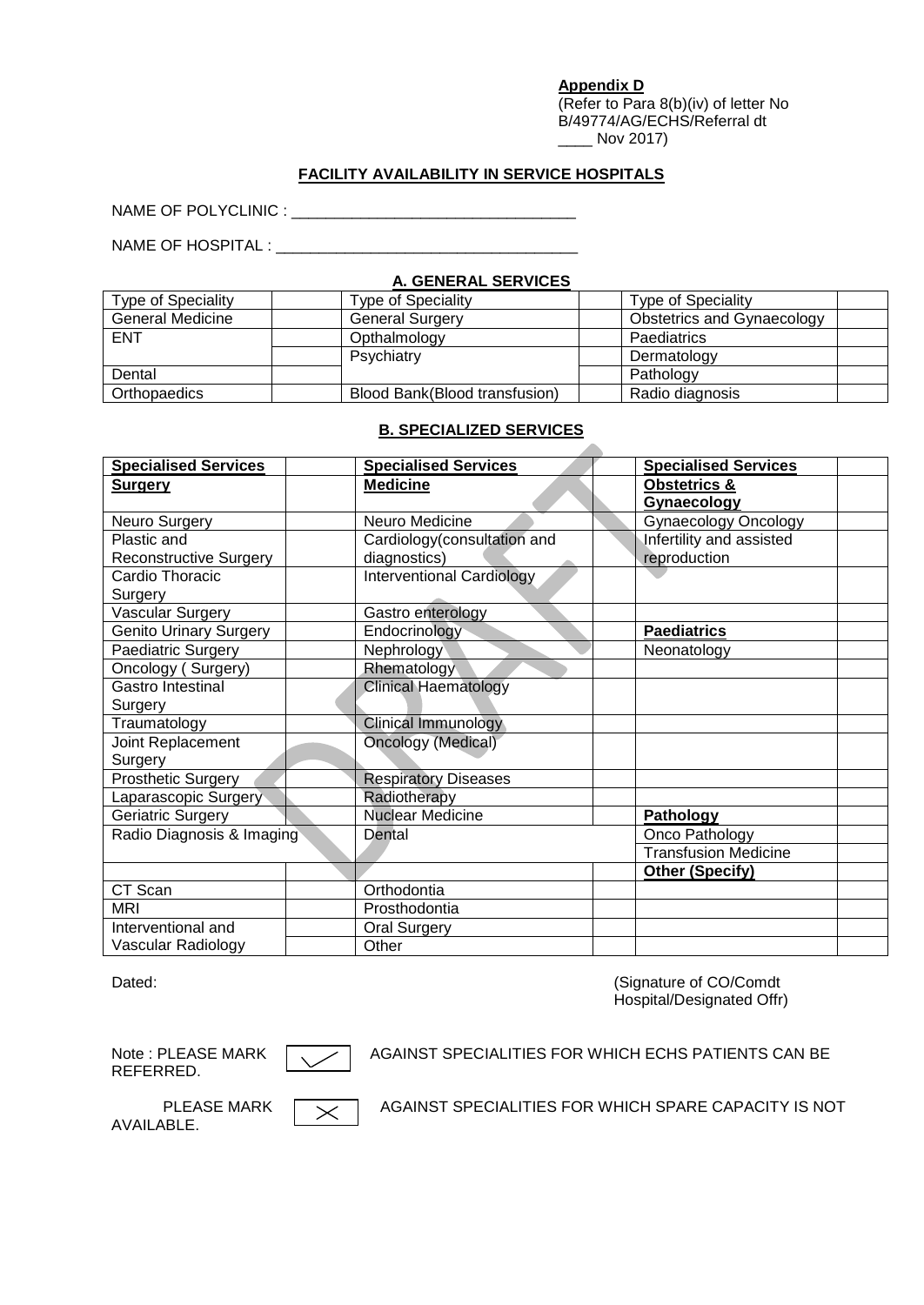## **Appendix E**

(Refer to Para 12 of letter No B/49774/AG/ECHS/Referral dt  $\frac{1}{2}$  Nov 2017)

| <b>EX-SERVICEMEN CONTRIBUTORY HEALTH SCHEME</b><br>ECHS POLYCLINIC (Station)                 |                                       |
|----------------------------------------------------------------------------------------------|---------------------------------------|
| <b>REFERRAL FORM</b>                                                                         |                                       |
| <u>Part I</u>                                                                                |                                       |
| Service No  Rank  Name of ESM<br><b>Brief Clinical Notes</b><br><b>Provisional Diagnosis</b> |                                       |
|                                                                                              |                                       |
| (Specify Hospital, Nursing Home, Diagnostic Centre)                                          |                                       |
| Place:<br>Dated:                                                                             | Signature of Med Officer (with stamp) |
| <b>OIC POLYCLINIC</b>                                                                        |                                       |
| * Travel reimbursement allowed (Yes/No).                                                     |                                       |
| * Attendant reimbursement allowed (Yes/No).                                                  |                                       |
| Place:                                                                                       |                                       |
| Dated:                                                                                       |                                       |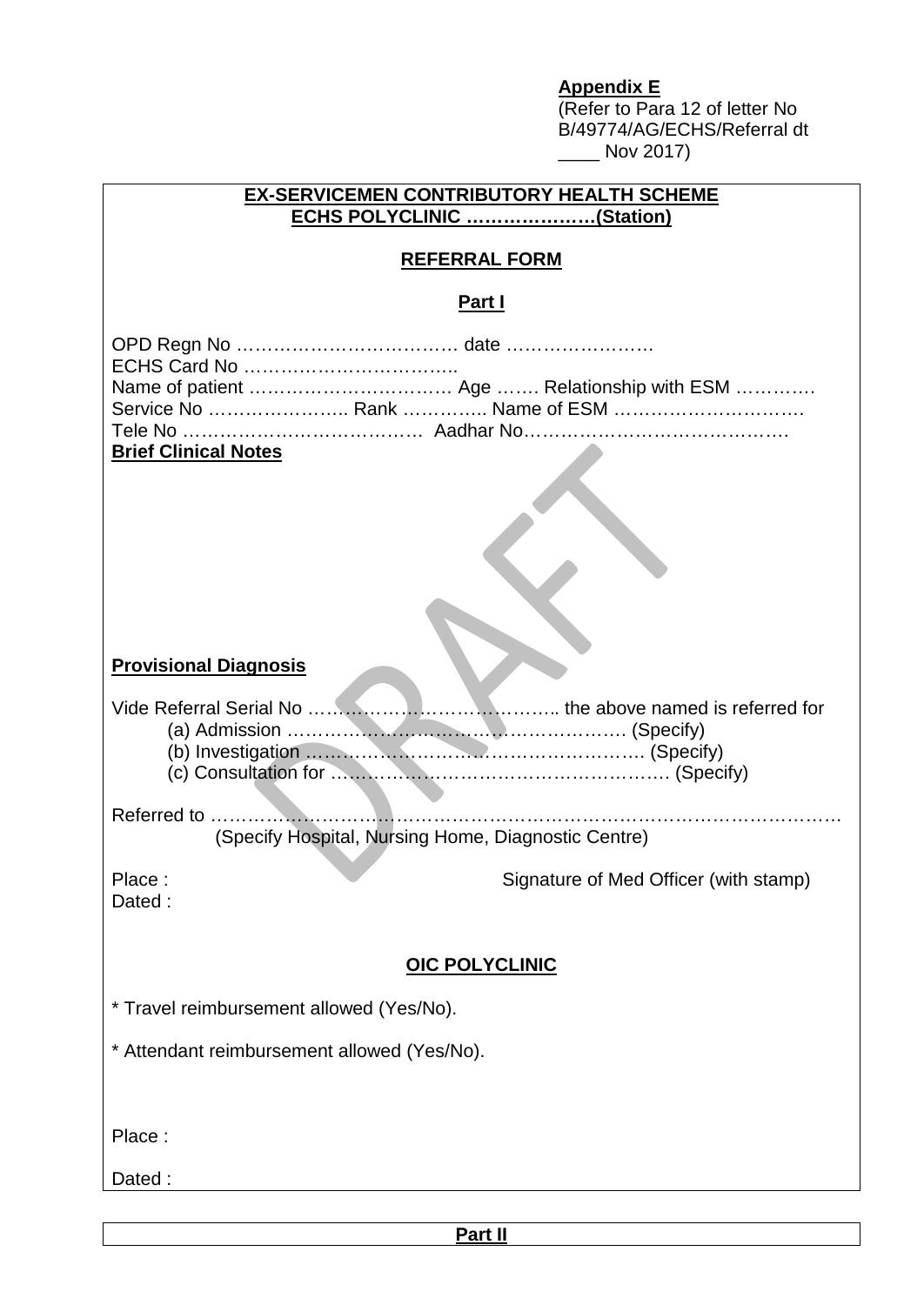| <b>SUMMARY OF THE CASE</b>                                                                      |  |  |
|-------------------------------------------------------------------------------------------------|--|--|
| (To be completed by the empanelled hospital, nursing home, diagnostic centre and<br>consultant) |  |  |
| <b>Clinical Summary/Investigation Reports (for Diagnostic centres)</b>                          |  |  |
|                                                                                                 |  |  |
|                                                                                                 |  |  |
|                                                                                                 |  |  |
|                                                                                                 |  |  |
| <b>Treatment Summary</b>                                                                        |  |  |
|                                                                                                 |  |  |
|                                                                                                 |  |  |
|                                                                                                 |  |  |
|                                                                                                 |  |  |
|                                                                                                 |  |  |
| Place:<br>(Signature and Stamp)                                                                 |  |  |
| Date:                                                                                           |  |  |
| Part III<br><b>Final Disposal</b>                                                               |  |  |
|                                                                                                 |  |  |
| (Specify Hospital, Nursing Home, Diagnostic Centre)<br>(b) To follow treatment as specified.    |  |  |
|                                                                                                 |  |  |
| Place:<br><b>Signature of Med Officer ECHS</b>                                                  |  |  |
| with Stamp                                                                                      |  |  |

 $\mathbf{r}$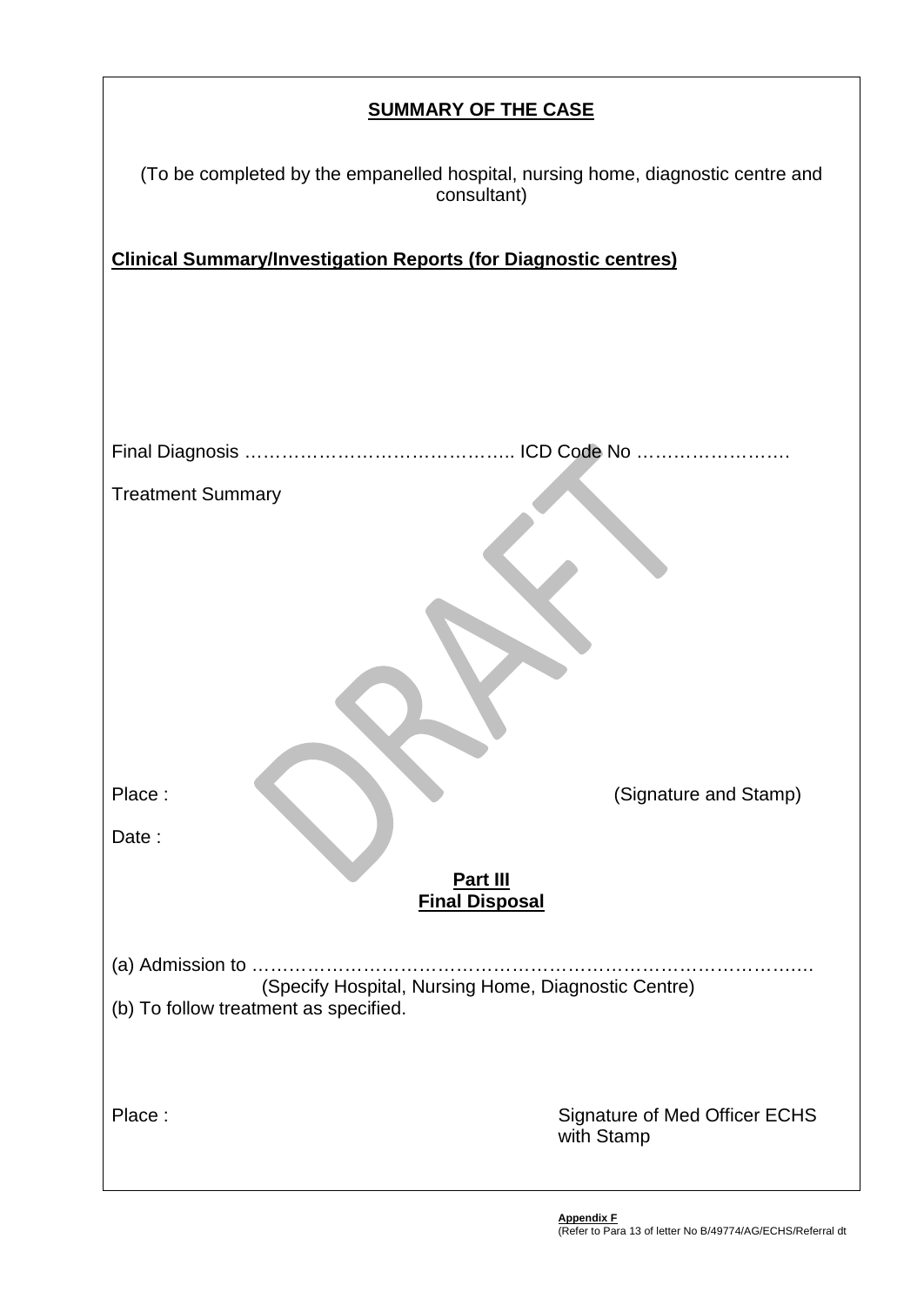\_\_\_\_ Nov 2017)

### **ECHS REFERRAL FLOW CHARG**